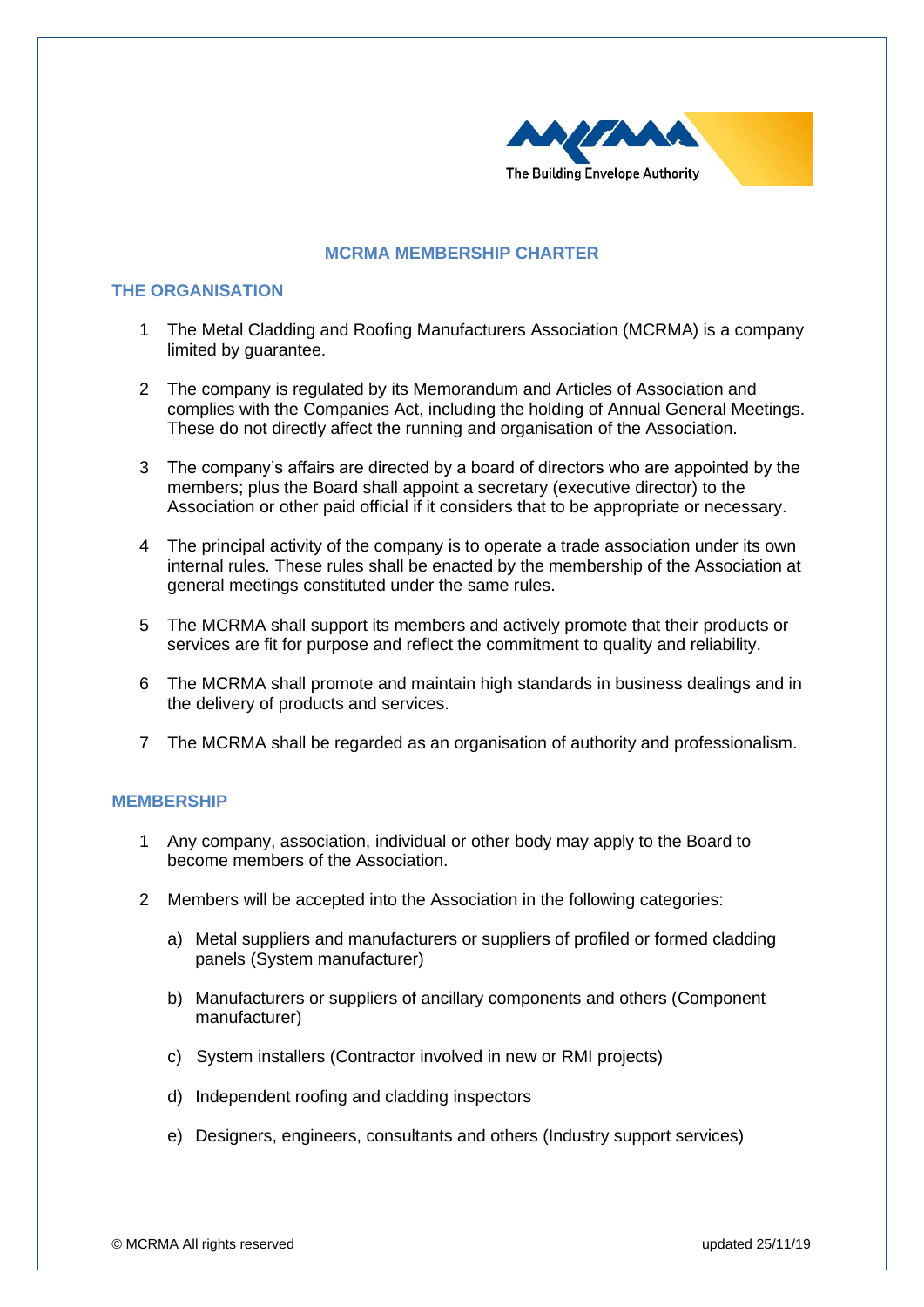- 3 Members shall:
	- a) Apply for membership in the name of the company and the acceptance of such application shall entitle that company to the benefits of membership.
	- b) Pay a subscription as shall be agreed each year by the Board.
	- c) Have one vote at the Association's Annual General Meeting in respect of each full subscription paid.
- 4 All members who are manufacturers, installers or suppliers of goods and services to the industry and undertake design work for third parties shall maintain insurance appropriate to their business including Product Liability Insurance, Professional Indemnity Insurance cover, or similar cover.
- 5 Members shall, on an annual basis, provide the Executive Director with a copy of all relevant and current Indemnity Insurance certificates.
- 6 The MCRMA Board of Directors reserves the right to withdraw membership from any company found to be breaking the rules of this Charter.

## **TECHNICAL ETHOS**

The MCRMA undertakes to ensure that

- 1 National and international members are committed to providing reliable products and services. Manufacturing and supplier members are accredited to EN ISO 9001 or are committed towards achieving accreditation within one year of membership.
- 2 Members who manufacture or supply products will provide on request certificates of origin and product conformity for the primary materials from which the products are manufactured.
- 3 Primary materials will be sourced from companies using EN ISO 9001 standards
- 4 In the absence of appropriate British or European standards, manufacturers' tolerances are as stated in the appropriate MCRMA publication.
- 5 Products manufactured or supplied by member companies should comply with the Construction Products Regulations and where appropriate should be CE Marked in accordance with a recognised assessment procedure or harmonised standard.
- 6 All MCRMA members use internationally recognised calculation methodology or test data as a basis for the performance figures shown in their technical documentation. Details of the design criteria used are available on request from any individual member.
- 7 Roof cladding systems, rooflight assemblies and in-plane components manufactured and supplied by member companies will have been tested in accordance with ACR [M] 001 Test for Non-Fragility of Large Element Roofing Assemblies and carry a non-fragility performance classification for the assembly as tested.